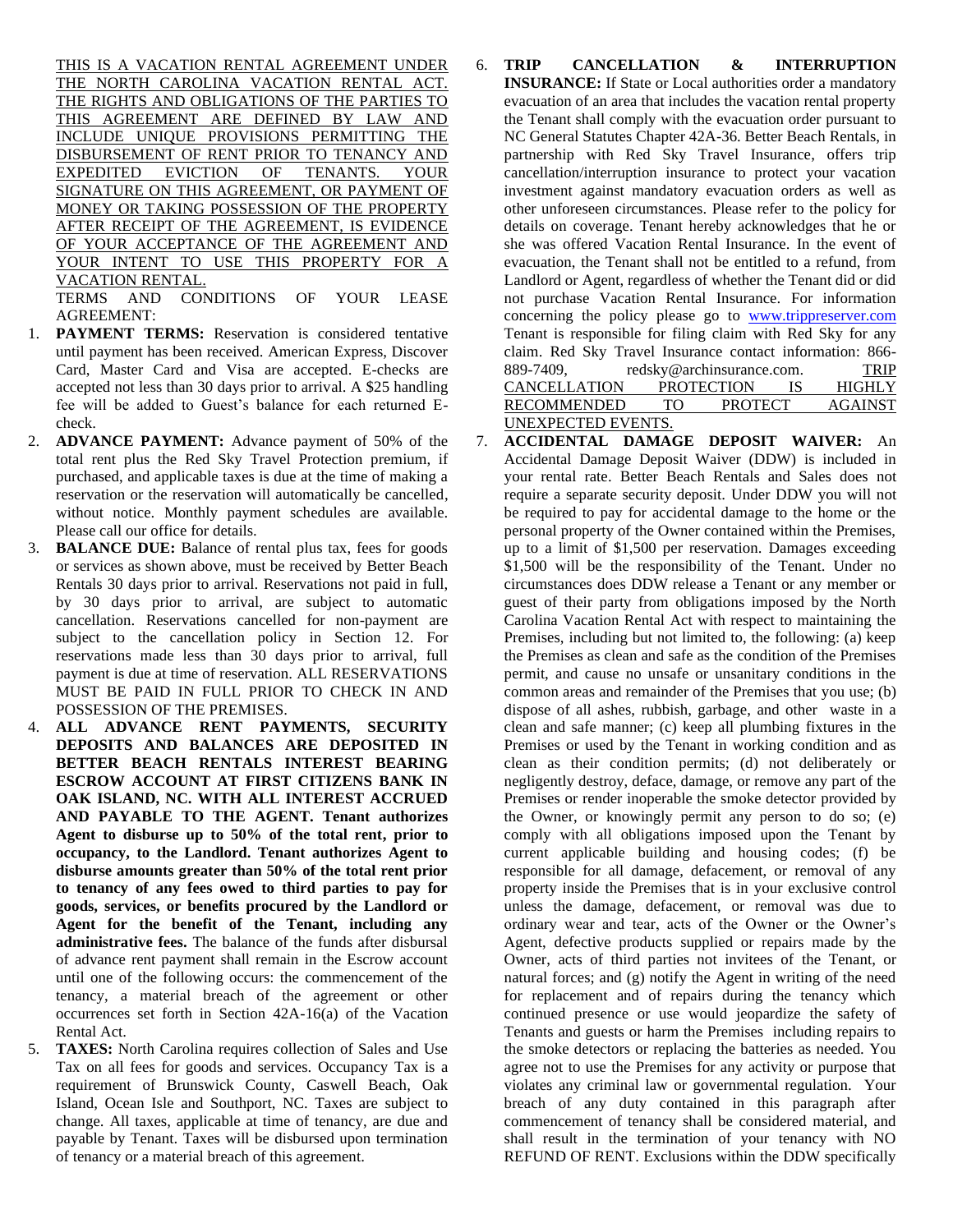limit BBR's obligation to repair/replace and does not cover or release the Tenant from liability for damage due to the following: 1) intentional, willful, reckless, or malicious acts of the Tenant or others on the Premises during the tenancy, 2) damage by pets, 3) theft from the Premises of either the Owner's property or property belonging to the Tenant, 4) gross negligence of Tenant or intentional misuse of furnishings, appliances, equipment, or other amenities provided with the home, 5) damage caused while under the influence of alcohol or drugs, 6) damages to real property, furnishings, or any vehicles resulting from operation of a motorized vehicle by a Tenant, 7) Damages related to smoking in "NO Smoking" homes. DDW is limited to tenancies of 30 days or less. The conditions of the DDW provided to the Tenant shall extend to all members of the Tenant's party and guests of the Tenant. In order to not be charged for incidents described under the DDW all damages must be reported to Better Beach Rentals and Sales before check-out. DDW is not available for nonfamily or large groups such as weddings, reunions, corporate retreats, etc. Better Beach Rentals and Sales reserves the right to request a security deposit. **The security deposit is to be accounted for in accordance with the North Carolina Tenant Security Deposit Act as codified in GS42-6.**

- 8. **CHECK IN:** *Check-In Time Begins At 4:00 PM BUT MAY BE DELAYED UNTIL 6PM.* We make every effort to ensure that all units are clean and ready for occupancy; however, in some instances it may be necessary to delay occupancy until the unit is ready. Keys will not be released until the home has been readied for occupancy. There is no rebate for such late occupancy. No occupancy of the property including driveways and outside showers prior to check-in will be permitted. Tenants arriving late should call our office (910-278-1147) to make arrangements for after hours check in. All Tenants must be paid in full prior to check in. Better Beach Rentals offers a limited number of Guaranteed Early Check Ins. Please consult a Vacation Specialist for details and availability.
- 9. **CHECK OUT:** *Check Out Time Is 10:00 AM Sharp.* Tenant must return key(s) or as otherwise instructed. No occupancy of the home or condo, including driveways, showers and pools, is permitted after check out. Tenants not complying with check out procedures will be charged a *minimum* of \$25/ hour late check out fee and/or will be grounds for expedited eviction. Tenant is responsible for straightening all furniture, washing dishes, removing linens from beds, placing all trash in outside container, closing and locking all doors and windows, and leaving unit in good shape for the next Tenant.
- 10. **PARTIAL WEEK RENTALS:** Partial week rentals are available on some of our homes. Housekeeping charges apply to all stays less than one week. Please contact Better Beach Rentals for details.
- 11. **HOUSEKEEPING:** Better Beach Rentals makes every effort to ensure all units are clean and ready for occupancy. *If we have overlooked a housekeeping item, please notify our office within 24 hours of arrival.* We will correct any housekeeping deficiencies. No monetary compensation will be made for housekeeping oversights. Failure to notify our office within 24 hours of arrival constitutes acceptance of the property "as is".
- 12. **CANCELLATION:** All cancellations must be in writing; in the event of an emergency cancellation occurring one week or less before check-in date, a verbal cancellation will be accepted by phone, but must be followed up in writing verifying the telephone call. Tenant agrees that the total paid

under this agreement will be forfeited if the property is not rerented for the same period of time for the full amount. A cancellation fee of \$55.00 plus any applicable taxes will be charged for all cancellations. Any amounts forfeited or charged for cancellation may be taxable. **If property is rerented, for the entire rental period at the full rate, the total paid, less the cancellation fee, other non-refundable fees and the travel insurance premium, will be refunded within 30 days after your reservation departure date. All refunds are paid in the same manner as received.** *Payments made through a 3rd party online travel agency, such as VRBO or Airbnb, will be refunded through the online travel agency and not from Better Beach Rentals.* Agent will not be responsible for reimbursing any  $3<sup>rd</sup>$  party fees that have already been paid out and the guest must seek reimbursement directly for the third party.

- 13. **CANCELLATION BY BETTER BEACH RENTALS:** If your home becomes unavailable prior to your arrival (change in ownership, removal from the rental market, owner schedule changes, etc.) we will make every effort to find an acceptable substitute home. We will notify you of the change as soon as we become aware of the situation. The management firm, on behalf of the homeowner reserves the right to cancel this agreement at any time prior to tenant taking possession of the property. In such event, all payments made by the guest to the management firm will be refunded, and neither management nor owner will be liable for any damages, of any sort, incurred by tenant as a result of such cancellation. If guest desires to be placed in an alternative home, the management firm will make a good faith effort to relocate the guest. If the home selected is more expensive, the guest agrees to pay the difference. If we are unable to find an acceptable home, we will refund 100% of your deposit.
- 14. **TRANSFER OF OWNERSHIP:** Section 42A-19(a) provides that if the property is voluntarily transferred by the owner, guest has the right to enforce the Vacation Rental Agreement (VRA) against the grantee of the property if the vacation is to end 180 days or less after the date the grantee's interest in the property is recorded in the Register of Deeds Office. If the vacation rental is to end more than 180 days after recordation of the grantee's interest in the property, the guest has no right to enforce the terms of the agreement unless the grantee agrees in writing to honor the agreement, but the guest is entitled to a full refund of any payments he or she has made. Within 10 days of a property transfer, each guest will be notified in writing of the property transfer, the grantee's name and address, and the date the grantee's interest was recorded. If the owner's interest in involuntarily transferred to another, prior to the guest's occupancy of the property, the Agency shall refund to the guest any payments made by the guest within 60 days after the transfer.
- 15. **UNITS FOR SALE:** Tenant understands property may be listed for sale. Agent reserves the right to show each rental unit for sale to potential buyers. Every effort will be made to schedule a convenient time for showing to minimize interruption.

## 16. **ACCOMODATION RULES: A) HOUSE**

**PARTIES/MINORS**-Tenant acknowledges that he/she is at least 25 years of age and understands that he/she must occupy the property for the entire lease term. Better Beach Rentals does not rent to fraternities, school or civic groups or other non- family groups unless prior approval is granted by the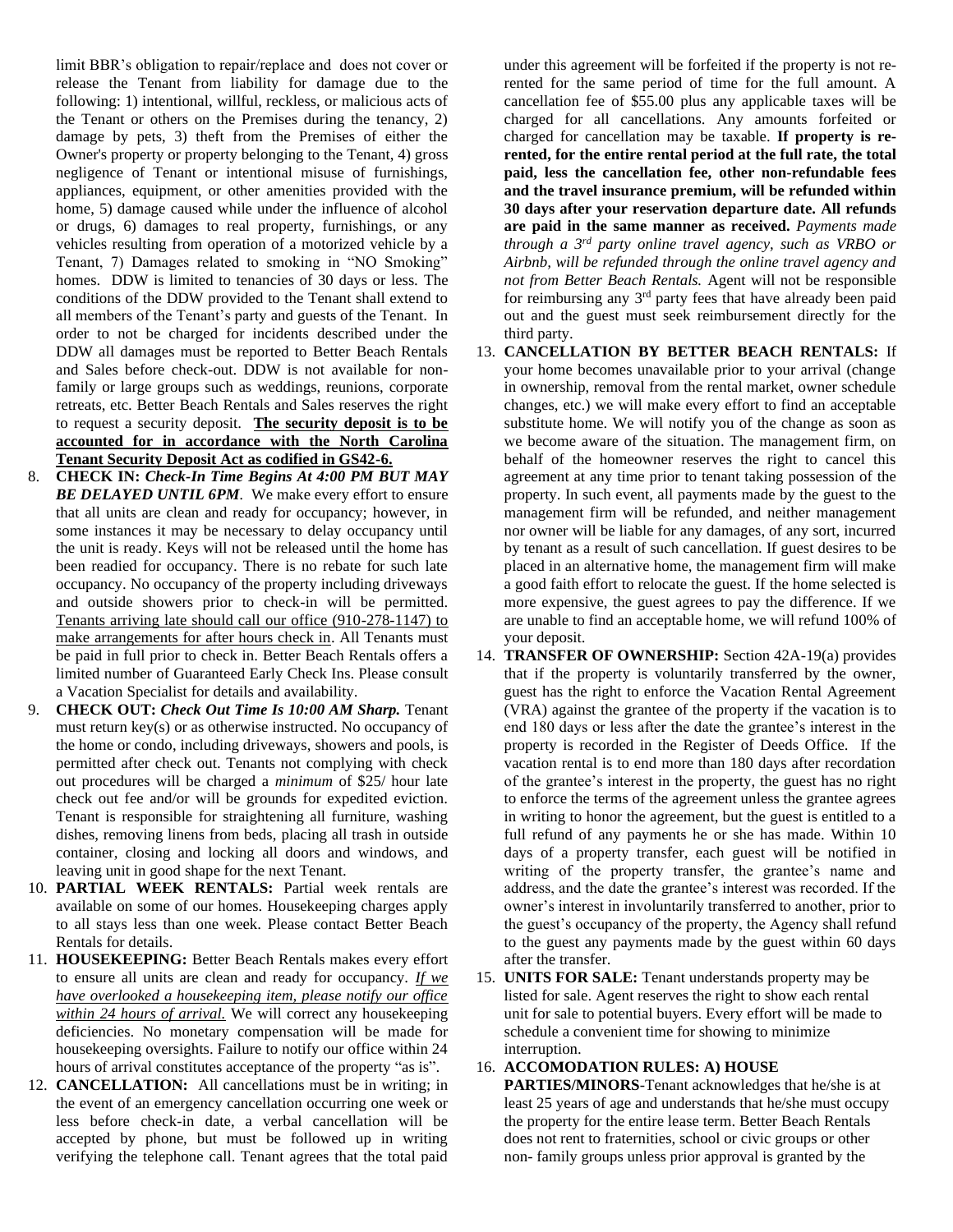Landlord or Agent. Approved events are subject to a nonrefundable event fee. We reserve the right to refuse occupancy, if in the agent's opinion; occupancy is detrimental to the property. Tenants misrepresenting their group will be subject to expedited eviction without refund. **B) OCCUPANCY**- You are responsible for knowing and respecting the occupancy limits in your home. If you are unsure of the permitted occupancy of the home, please call our office. No campers, tents, or motor homes may be used in conjunction with a rental unit to increase capacity. Guests who exceed the occupancy limits will face immediate termination of the rental, and a \$250.00 fee with no refund of rental monies. Better Beach Rentals shall conduct all brokerage activities in regard to this, or any agreement, without respect to the race, color, religion, sex, national origin, handicap or familial status of any guest. **C) EVENT FEES-** Many homes permit a special event with a non-refundable event fee. Event fee may vary per property Please disclose your planned event at the time of reservation. An undisclosed event is SUBJECT TO A MINIMUM \$500 EVENT FEE, A \$250.00 FINE AND YOUR RENTAL RIGHT WILL TERMINATE IMMEDIATELY WITH NO REFUND OF RENTAL MONIES. **D) SMOKE DETECTORS**-North Carolina statutes require all tenants to check smoke detector operation upon arrival and to notify, in writing, the Better Beach Rentals office of any malfunctions. **E) PET FRIENDLY** 

**HOMES/DOGS ONLY**-Dogs are permitted only in designated properties shown by a symbol of a dog. Only one dog per household unless previously approved by management. There is no fee required for the first pet. Additional dogs, if approved, may require an additional nonrefundable pet fee. This pet fee is for a flea treatment and/or the extra cleaning required. An undeclared pet is subject to a \$500 non-refundable fee*. IF A PET IS FOUND ON A* 

## *PREMISE THAT DOES NOT ALLOW PETS, YOUR RENTAL RIGHT WILL TERMINATE IMMEDIATELY WITH NO REFUND OF RENTAL MONIES AND YOU WILL BE SUBJECT TO THE UNDECLARED PET FEE. THIS POLICY IS STRICTLY ENFORCED.*

**F) GRILLS** - Grilling on decks, porches, and balconies is strictly prohibited by local fire ordinances. If you wish to use a grill, please place the grill on concrete or other stable surface at least 10 feet from the property. Charcoal and propane, for gas grills, is the responsibility of the guest. **G) FIREARMS**-Firearms are not allowed on any property. **H) FIREWORKS**-Fireworks of any kind are prohibited at vacation rental properties. **I) HOT TUB RENTALS AND WINDOW AIR CONDITIONERS**-No temporary hot tubs may be placed on the property at any time. No window air conditioners may be placed in the property without express written permission of the Agent and Owner**. J) SMOKING POLICY-** All Better Beach Rentals' properties maintain a smoke-free policy. No smoking or other use of tobacco products, including e-cigs and vapor, is permitted. This includes, but is not limited to, pipes, cigars, snuff, or chewing tobacco. Smoking is strictly prohibited inside any property rented through this company. When smoking outside, do not leave cigarette butts on the ground or anywhere else. Dispose of them properly in appropriate receptacles outside. This policy applies to all guests, as well as their visitors. Tenants violating this policy will be charged a fee of \$250.00 plus all expenses incurred to bring the property back to its original smoke-free state. If the

property is rented with a guest checking in the same day of your departure, you are responsible for the entire cost of moving the in-coming reservation to another property.

**K) FURNISHINGS**- *Accommodations and Furnishings:* All vacation properties are individually owned and furnished to each owner's unique taste. Every effort has been made to represent each property as realistically as possible with regard to space, physical condition and distance to beach accesses. All homes are set up for light housekeeping and are equipped for basic cooking. Mattress pads, bedspreads, blankets and pillows are provided. Bed Sheets for each bed and bath towel sets for the maximum occupancy of the home are provided free of charge. If you require additional linens/towels please contact our office to rent the additional items. Please bring all paper products, cleaning supplies, condiments, staple items, beach towels and beach chairs. **L) HANDICAPPED ACCESSIBILITY** – Property descriptions identify specifics regarding accessibility. Better Beach Rentals does not have any homes that meet ADA standards, but may have ramps, elevators and/or other accessible amenities. *These amenities are not guaranteed and no refund will be granted for an amenity malfunction.* **M) FIREPLACES**- If provided, it will be noted in the property description. Wood is not provided for wood burning fireplaces. Fireplaces are only in use October – April.

- 17. **ELEVATOR WAIVER & OPERATION:** Some homes offer private elevators. Better Beach Rentals does not guarantee the operation of any elevator. If an elevator fails, we will make every effort for repairs during your stay. Tenant agrees to read and abide by elevator operating procedures posted on the Guest Extranet. Tenant uses, any and all, elevators at their own risk.
- 18. **POOL WAIVER & USE**: Pools are generally available Memorial Day to Labor Day. Private pools may offer extended pool dates. Community pool access including hours of operation and open and close dates are at the sole discretion of the Homeowners' Association. Better Beach Rentals does not guarantee the operation of any pool. If a pool becomes inoperable, we will make every effort for repairs during your stay. Tenant agrees to read and abide by pool use rules posted on the Guest Extranet. Tenant uses, any and all, pools at their own risk. A \$50.00 per pool pass charge will be applied and charged, to the credit card on file, for all unreturned passes.
- 19. **LOST AND FOUND:** Any personal property left in the rental property will not be the responsibility of Better Beach Rentals; every effort will be made to return lost items to you at your expense. There is a minimum charge of \$25.00 plus postage for retrieving and shipping any items to you.
- 20. **KEYS:** Two sets of keys will be issued to the tenant(s) who name(s) appear on the Vacation Rental Agreement. A minimum \$10.00 per key charge will be applied and charged, to the credit card on file, for all unreturned keys.
- 21. **LOCK OUT:** If you have lost, misplaced or forgotten the keys for your rental property, you may contact Better Beach Rentals during normal business hours or call our emergency number after hours for assistance.
- 22. **FEES**: (a) There is a \$25.00 returned check fee: (b) a \$25.00 late payment fee: (c) Better Beach Rentals may charge a reservation fee of \$55.00.
- 23. **MAINTENANCE/REPAIRS/NUISANCES:** Landlord agrees to make all repairs and do what is reasonably necessary to keep the property fit and habitable and to keep all common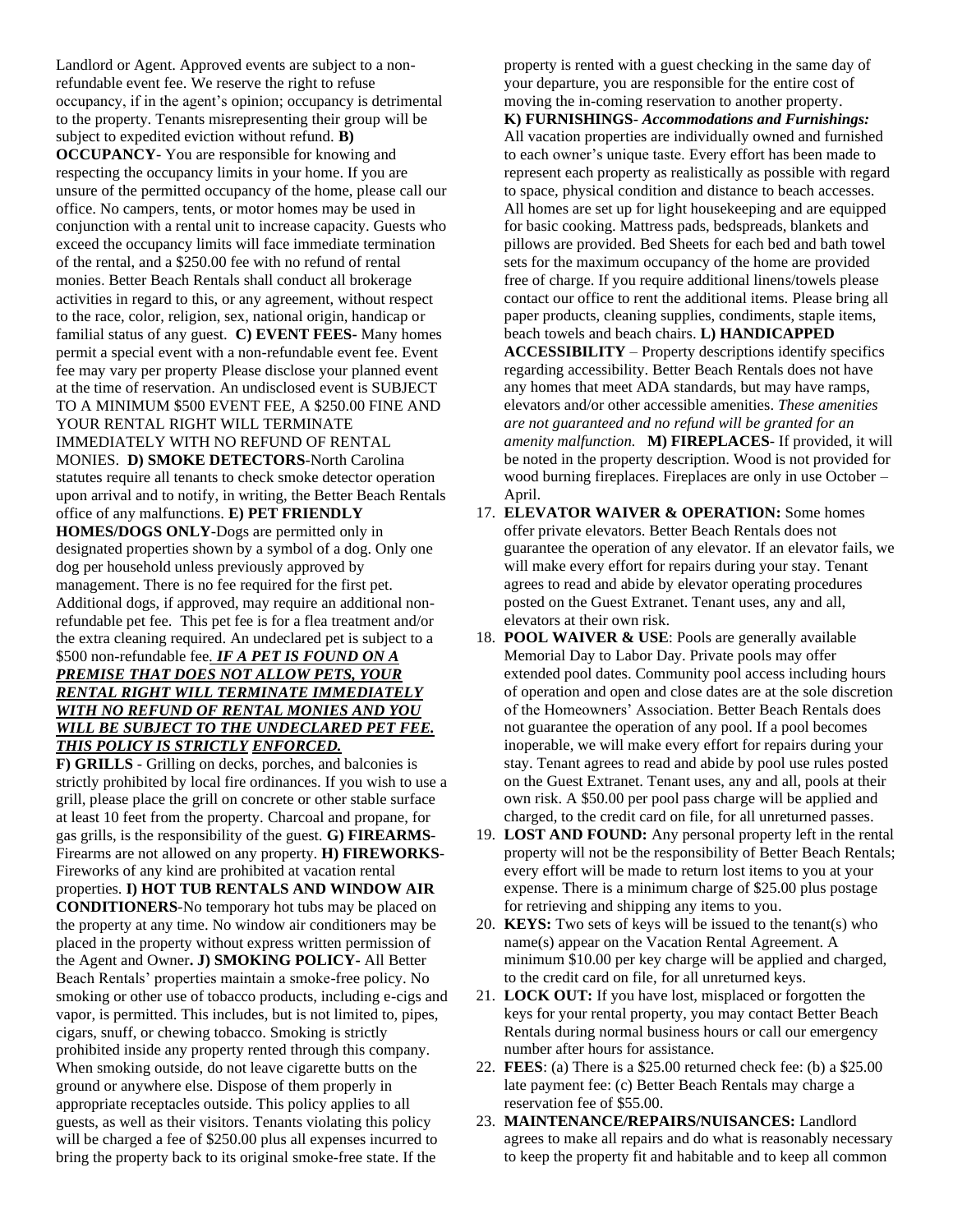areas in safe condition. Better Beach Rentals cannot guarantee the operation of any home amenities. Please report any equipment malfunction. We will make every effort to respond to any appliance or equipment problems. No refunds or partial rental deposits will be made for a malfunctioning appliance or amenity, including pools & elevators, or for other items outside of our control, such as bad weather, disruption of utility service (including TV cable/satellite or internet), or a home not decorated/furnished to personal taste. In the event that there is no electricity or water, we will move you to another available property until the problem is remedied. At that time, we will move you back to your original rented property.

- 24. **BEHAVIOR POLICY**: Better Beach Rentals reserves the right to terminate the lease, at any time, of a Better Beach Rental as the result of tenant abuse of staff or others. Termination of lease rights does not include a refund of rental monies unless the home is re-rented.
- 25. **RIGHTS AND OBLIGATIONS**: Pursuant to 42A-17(b) of the VRA, if at the time the guest is to begin occupancy of the property, the owner or agent of the owner cannot provide the property in a fit and habitable condition or substitute a reasonable comparable property in such condition, the owner or agent shall refund to the guest all payments made by the guest. If Agent is able to relocate Tenant, Tenant agrees to pay any difference in rental amount.
- 26. **CONSTRUCTION:** Better Beach Rentals cannot predict construction plans in the area and, therefore, cannot be responsible for construction occurring near any rental property. No request for compensation or move to another property due to nearby construction will be considered.
- 27. **RENTAL PROPERTIES UNDER CONSTRUCTION:**  Reservations placed on homes that are under construction cannot be guaranteed to be completed by the date of the reservation. If a new construction home is not completed by the check-in date, Better Beach Rentals will either move the guest to a comparable property or refund all monies paid on that particular reservation. Furthermore, amenities listed on advertisements for new construction properties can change, without notice, due to the nature of furniture chosen by the specific homeowner. No extra compensations will be given to a guest if the property is not ready for rental or if specific amenities are different than advertised. Guests rent these properties with the understanding that sometimes construction can exceed the estimated time frame.
- 28. **MANDATORY EVACUATION**: If the state or local authorities, acting pursuant to Article 36A of chapter 14 or article of Chapter 166A of the General Statutes, order a mandatory evacuation of an area that includes the residential property subject to a vacation rental, the guest in possession of the property shall comply with the evacuation order. The guest shall not be entitled to a refund from Better Beach Rentals and Sales. All guests are offered travel protection insurance at the time of booking. Travel Protection insurance may cover a mandatory evacuation provided the policy was purchased in accordance with policy terms. Please see section 6 for more information. The insurance offered shall be provided by an insurance company duly authorized by the NC Department of Insurance and the cost of the insurance shall not exceed 8% of the total rent charged for the vacation rental to the guest.
- 29. **EARLY TERMINATION OF VACATION RENTAL BY MILITARY PERSONNEL**: Active-duty personnel who

receive deployment overlapping the rental period or change of duty station orders requiring the member to relocate on a date prior to the beginning of the lease term may terminate the member's vacation within 10 days of receipt of the order. Written verification signed by the member's commanding officer is required to receive a full refund less nonrefundable fees paid to third parties.

- 30. **MISCELLANEOUS:** Rental property may be owned by a North Carolina Real Estate Licensee or licensee of another state. Agent may offer additional services to Owner and /or Tenant for additional fees. Such services may include, but are not limited to, Vacation Rental Insurance, equipment and linen rentals. The Agent as a licensed insurance broker for Red Sky Travel Insurance earns a commission on insurance premiums. For the purpose of disclosure, revenue from Agent provided linen and equipment rentals shall be considered 100% profit. Fees generated from such additional services shall belong exclusively to the Agent. Parties agree that in the event of a dispute, the agreement will be interpreted in accordance with North Carolina law. Parties agree that this agreement is to be considered as having been entered into in the County of Brunswick, State of North Carolina, and that in the event of a dispute, parties agree that any legal action may only be instituted in the County of Brunswick, State of North Carolina. Agent, on behalf of owner of property, reserves the right to cancel this agreement at any time prior to tenant taking possession of the property. In such event, all payments made by Tenant to Agent will be refunded, and neither Agent nor Owner will be liable for any damages of any sort incurred by Tenant as a result of such cancellation. If Tenant desires to be placed in alternative premises, Agent will make a good faith effort to relocate Tenant. Tenant agrees to pay any increase in cost associated with securing alternative premises. Agent, Owner, or their representatives have the right to enter premises during tenancy to inspect, make repairs, or show property for sale.
- 31. **GOVERNING LAW; CONSENT TO JURISDICTION AND VENUE:** This lease agreement, and the parties rights and obligations thereunder, shall be governed by and construed in accordance with the laws of the State of North Carolina, without giving effect and any law or rule that would cause the laws of any jurisdiction other than the State of North Carolina to be applied. Any proceeding against the parties relating in any way to this lease agreement, or to the rights of the parties thereto, can be brought and enforced in the courts of Brunswick County North Carolina, including the Brunswick County Small Claims Court, should a party desire, regardless of whether or not any party resides in Brunswick County North Carolina or, if a corporation, its principal office or registered agent located outside of Brunswick County, North Carolina, to the extent that subject matter jurisdiction exists therefore, and the parties irrevocably submit to the jurisdiction of said courts in respect of any such proceeding. Each of the parties irrevocably waives to the fullest extent permitted by law, any objection that they may now or hereafter have to the laying of venue of any such proceeding in the courts of the State of North Carolina located in Brunswick County and any claim that any such proceeding brought in any such court has been brought in any inconvenient forum. Any judgment may be entered in a court having jurisdiction thereof.